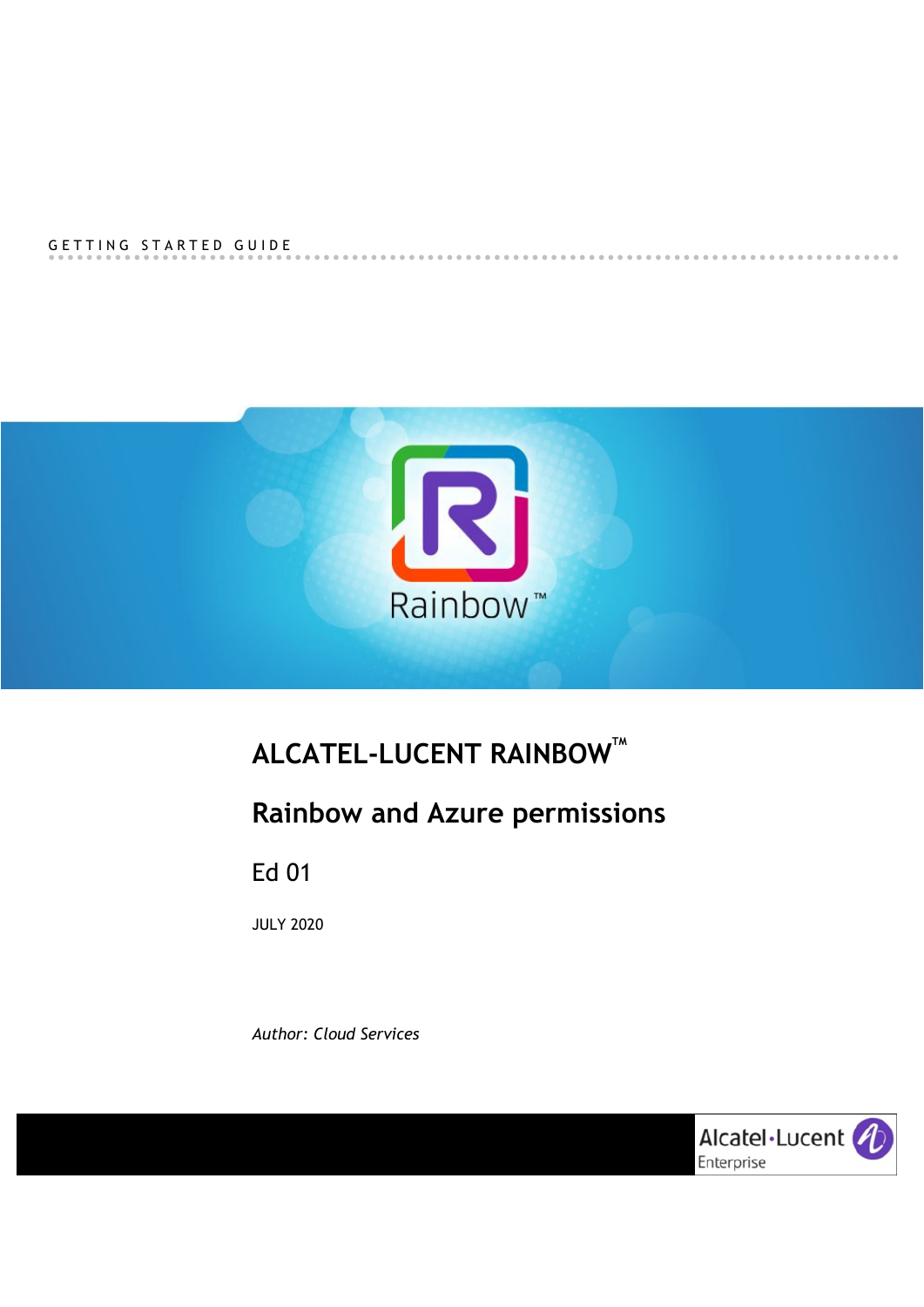#### **Disclaimer**

This documentation is provided for reference purposes only. While efforts were made to verify the completeness and accuracy of the information contained in this documentation, this documentation is provided "as is" without any warranty whatsoever and to the maximum extent permitted.

In the interest of continued product development, ALE International reserves the right to make improvements to this document and the products it describes at any time without notice or obligation.

#### **Copyright**

©2020 ALE International. Distribution of substantively modified versions of this document is prohibited without the explicit permission of the copyright holder.

Distribution of the work or derivative of the work in any standard (paper) book form for a commercial purpose is prohibited unless prior permission is obtained from Alcatel-Lucent.

Alcatel-Lucent, OmniPCX, and OpenTouch and Rainbow are either registered trademarks or trademarks of Alcatel-Lucent.

All other trademarks are the property of their respective owners.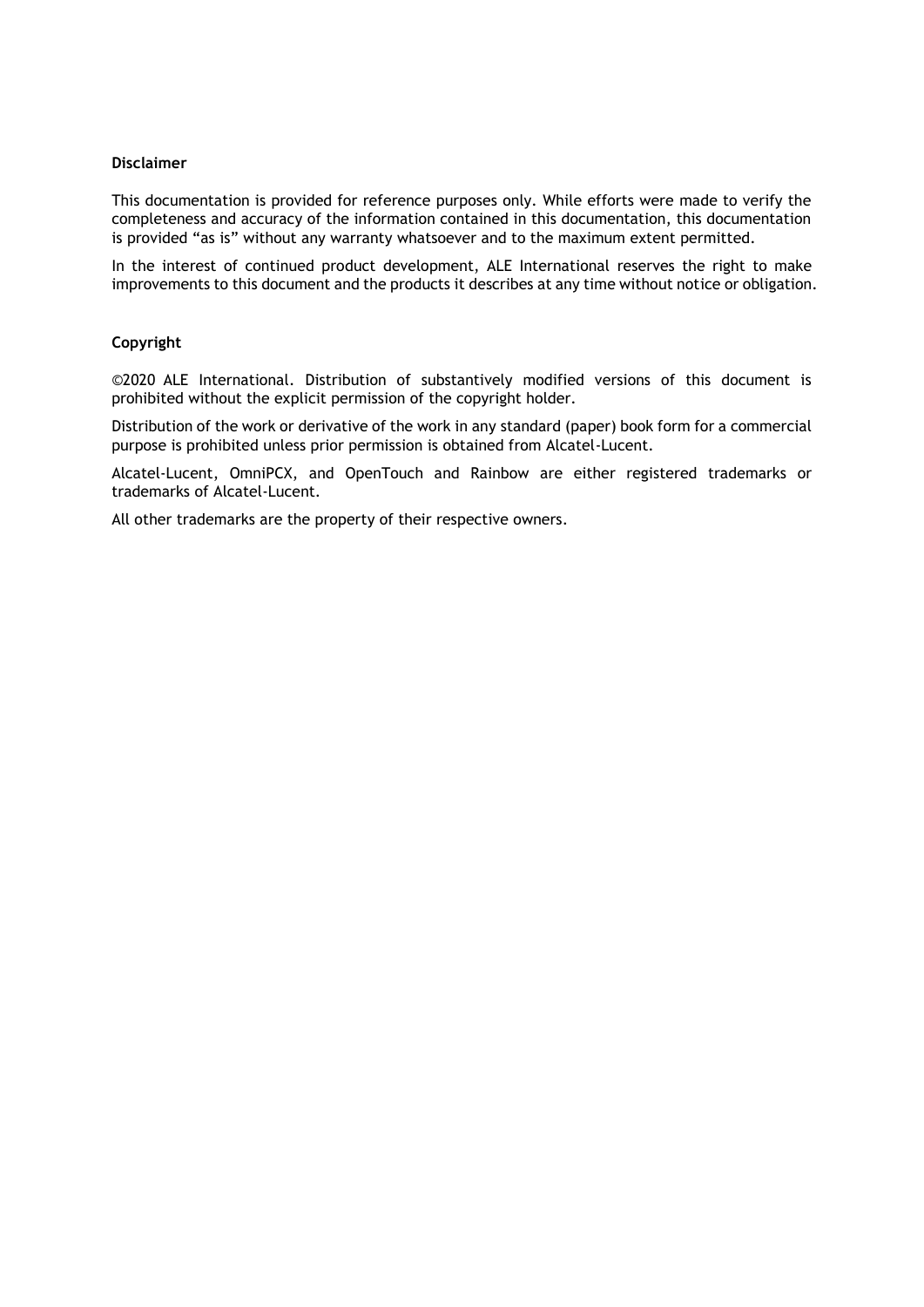### **Contents**

| 5 <sup>5</sup> |  |  |  |
|----------------|--|--|--|
|                |  |  |  |
|                |  |  |  |
|                |  |  |  |
|                |  |  |  |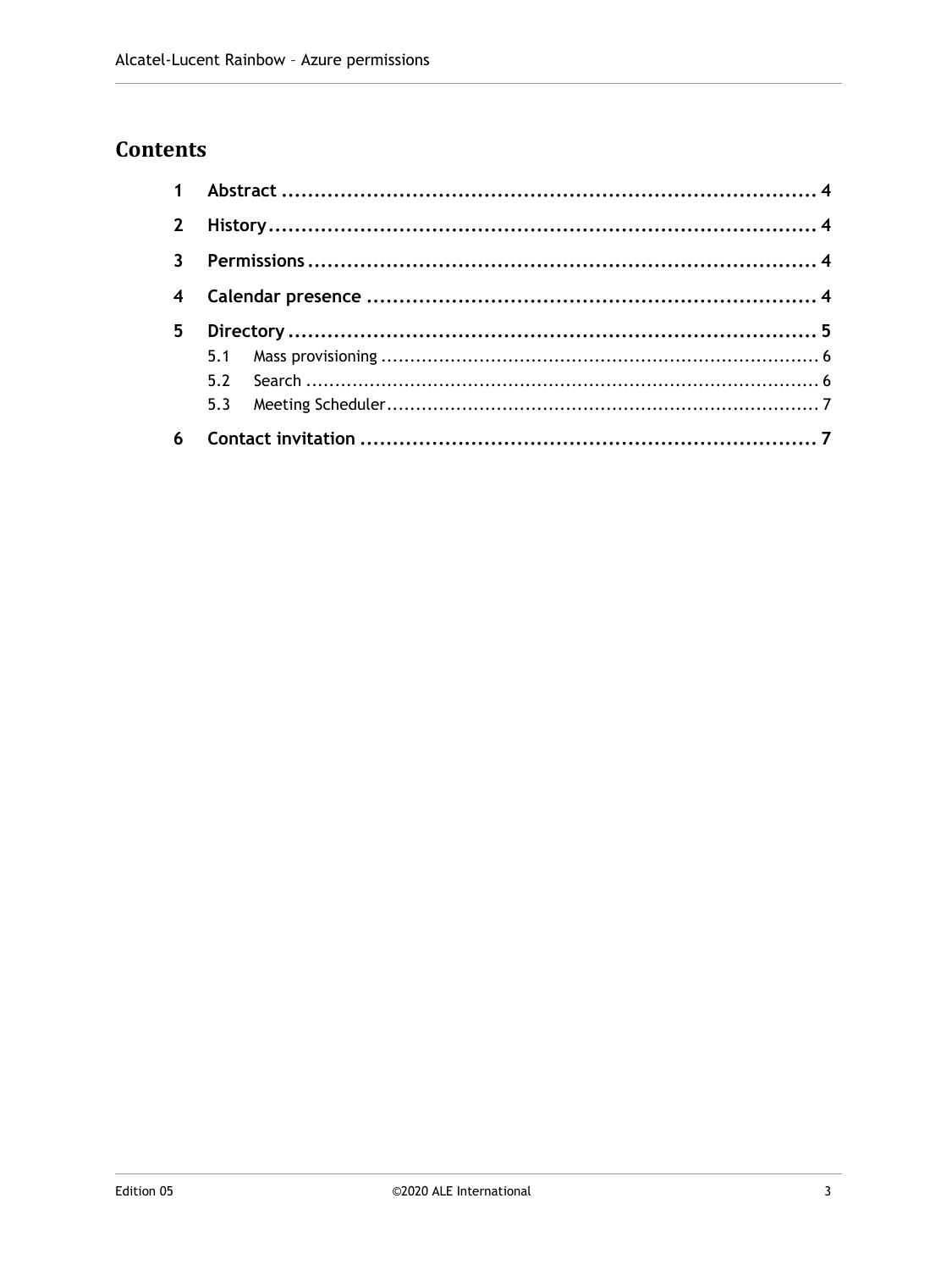# <span id="page-3-0"></span>1 Abstract

When linked to Azure, Rainbow requires a set of permissions to be able to render the right service. This document details which permission is required for which service and how Rainbow uses them.

Several kinds of services exist in Rainbow and require some permissions:

- Calendar presence
- Single Sign On
- Mass Provisioning
- Directory search
- Contact invitation

### <span id="page-3-1"></span>2 History

| <b>Modifications</b> | Date           | <b>Edition</b> |
|----------------------|----------------|----------------|
| Initial Revision     | 2020 / 07 / 28 | Ed 01          |

### <span id="page-3-2"></span>3 Permissions

The list of Azure's permission is given on the Microsoft support site: [https://docs.microsoft.com/en](https://docs.microsoft.com/en-us/graph/permissions-reference)[us/graph/permissions-reference](https://docs.microsoft.com/en-us/graph/permissions-reference)

Rainbow applications connected to the Azure environment use delegated and application permissions depending on cases. Permissions are required at user or administrator level.

For each required permission, this document gives the name, a description, which kind of permission is required, and how it is used in Rainbow.

# <span id="page-3-3"></span>4 Calendar presence

In Rainbow, it is possible to share the calendar state to other Rainbow users. They will see if someone is currently in a meeting or not and when it will finish. When a user is out of office, other user will see the state, the return date and the message configure in Azure. Each Rainbow user are prompted to accept to share their calendar details. They can refuse it.

| - Id          | User, Read                                                                                                                                                                    |
|---------------|-------------------------------------------------------------------------------------------------------------------------------------------------------------------------------|
| Name          | Sign in and read user profile                                                                                                                                                 |
| Description   | Allows users to sign-in to the app and allows the app to read the profile of signed-in<br>users. It also allows the app to read basic company information of signed-in users. |
| <b>Type</b>   | Delegated permission, user's consent                                                                                                                                          |
| Rainbow usage | Used by Rainbow to let the user to sign in to Azure and allow other permissions                                                                                               |
| -Id           | Calendars.Read                                                                                                                                                                |

Required authorizations are: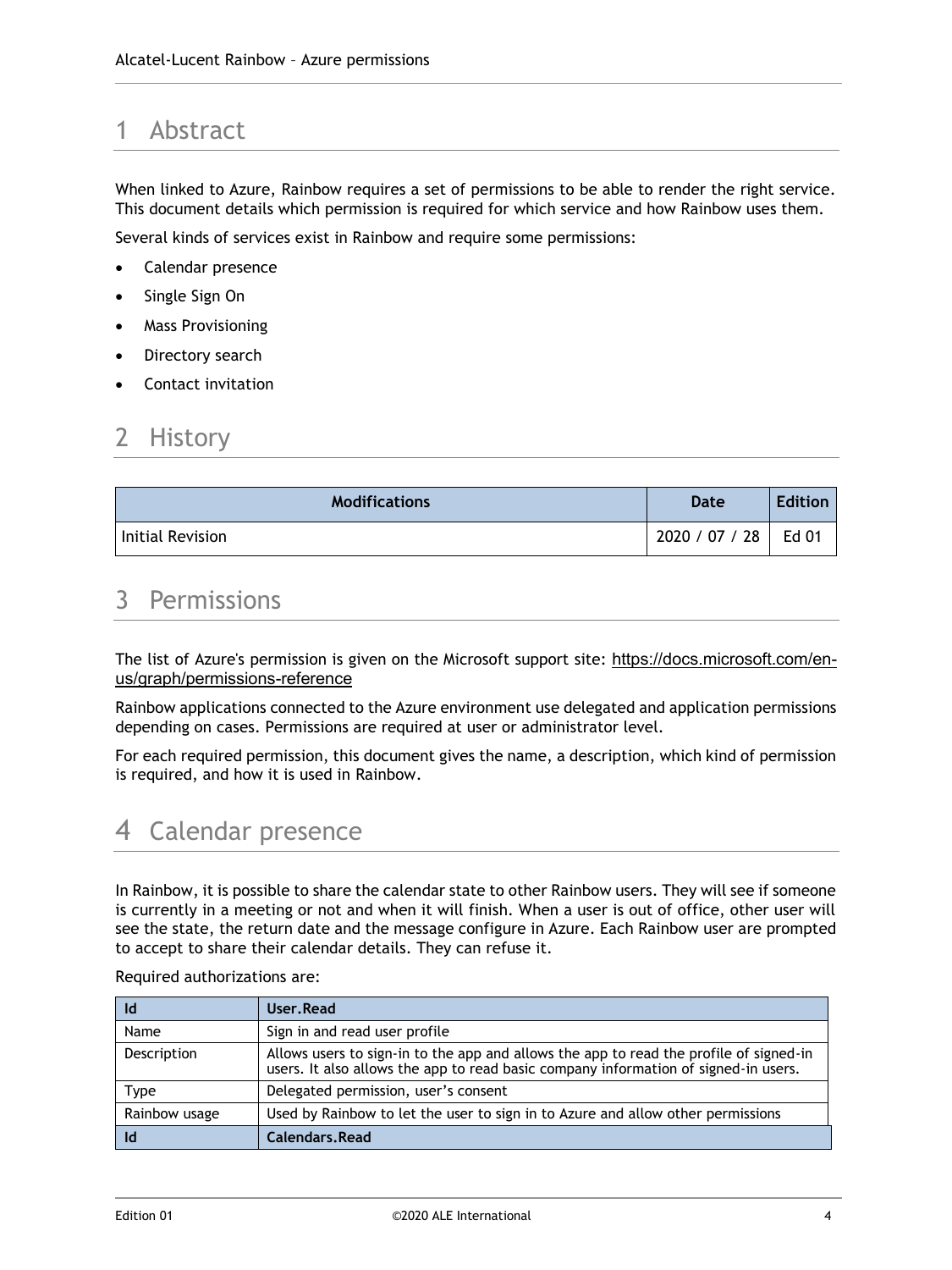| Name          | Read user calendars                                                                                                                                                                                           |
|---------------|---------------------------------------------------------------------------------------------------------------------------------------------------------------------------------------------------------------|
| Description   | Allows the app to read events in user calendars.                                                                                                                                                              |
| <b>Type</b>   | Delegated permission, user's consent                                                                                                                                                                          |
| Rainbow usage | Rainbow uses the fact that the user is occupied or not and up to when. To show the<br>calendar presence to other users of his network.                                                                        |
| Id            | MailboxSettings, Read                                                                                                                                                                                         |
| Name          | Read user mailbox settings                                                                                                                                                                                    |
| Description   | Allows the app to the read user's mailbox settings. Does not include permission to<br>send mail.                                                                                                              |
| <b>Type</b>   | Delegated permission, user's consent                                                                                                                                                                          |
| Rainbow usage | Rainbow uses the mailbox settings to get the out of office state and the associated<br>automatic reply message to display it to other contact of his network                                                  |
| Id            | MailboxSettings.ReadWrite                                                                                                                                                                                     |
| Name          | Read and write user mailbox settings                                                                                                                                                                          |
| Description   | Allows the app to create, read, update, and delete user's mailbox settings. Does not<br>include permission to directly send mail but allows the app to create rules that can<br>forward or redirect messages. |
| <b>Type</b>   | Delegated permission, user's consent                                                                                                                                                                          |
| Rainbow usage | Not documented by Azure but required to get the out of office state and the<br>associated automatic reply message.                                                                                            |

# Single Sign On

Rainbow can leverage an external identity provider to allow users to login to Rainbow using their Azure credentials. These permissions are allowed by the Azure admin when it configures the SSO with Rainbow.

When based on SAML, Rainbow need to have access to email address of the user to match the corresponding Rainbow account. On Azure, SAML authentication is not based on permissions. No specific permission is required once SSO in configured in Azure and email address is returned as a claim.

| OpenID.openid                                                                                                                         |  |  |
|---------------------------------------------------------------------------------------------------------------------------------------|--|--|
| OpenID.openid                                                                                                                         |  |  |
| Allows users to sign into the app with their work or school accounts and allows the app<br>to see basic user profile information.     |  |  |
| Delegated permission, user's consent                                                                                                  |  |  |
| It is used to allow to sign-in using Azure.                                                                                           |  |  |
| OpenID.email                                                                                                                          |  |  |
| Read user mailbox settings                                                                                                            |  |  |
| Allows the app to read your users' primary email address.                                                                             |  |  |
| Delegated permission, user's consent                                                                                                  |  |  |
| The email profile is retrieved to read email address to match the Rainbow login of the<br>associated account for OIDC authentication. |  |  |
|                                                                                                                                       |  |  |

Required authorizations when SSO is based on OIDC are:

# <span id="page-4-0"></span>5 Directory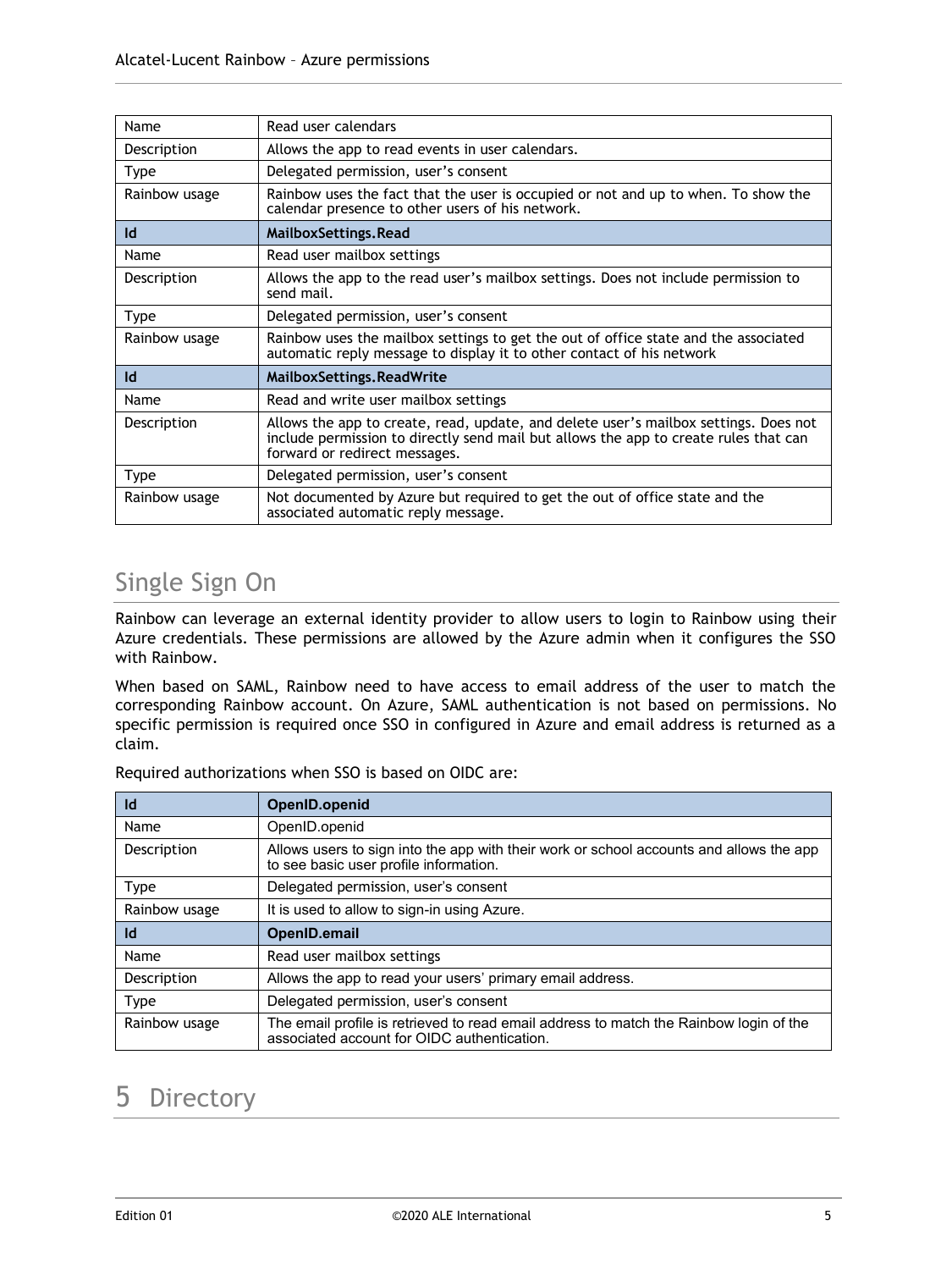Rainbow can use the Azure directory for several services. He needs to link his Rainbow company with his Azure directory and accept required authorizations.

|               | User, Read                                                                                                                                                                    |
|---------------|-------------------------------------------------------------------------------------------------------------------------------------------------------------------------------|
| Name          | Sign in and read user profile                                                                                                                                                 |
| Description   | Allows users to sign-in to the app and allows the app to read the profile of signed-in<br>users. It also allows the app to read basic company information of signed-in users. |
| Type          | Delegated permission, administrator's consent                                                                                                                                 |
| Rainbow usage | Used by Rainbow to let the administrator to sign in to Azure and link the Azure<br>tenant with Rainbow by allowing the application to access to the directory.                |

To link Rainbow and Azure, the admin need to allow some permissions:

### <span id="page-5-0"></span>**5.1 Mass provisioning**

Rainbow can perform an import of user's account configured in Azure to create associated Rainbow accounts. To do that, the admin allows Rainbow to read the list of users in Azure thru the administrative part of Rainbow.

|               | User.ReadAll                                                                                                                                              |
|---------------|-----------------------------------------------------------------------------------------------------------------------------------------------------------|
| Name          | Read all users' full profiles                                                                                                                             |
| Description   | Allows the app to read the full set of profile properties, reports, and managers of<br>other users in your organization, on behalf of the signed-in user. |
| Type          | Application permission, administrator's consent                                                                                                           |
| Rainbow usage | Permit to retrieve details of account to create Rainbow side: name, email, phone<br>numbers                                                               |

#### <span id="page-5-1"></span>**5.2 Search**

Once linked with Azure directory, Rainbow users can perform a search from Rainbow in the Azure directory to make a dial by name. The search permit to find Azure's company users and shared contacts.

| Id            | User, ReadAll                                                                                                                                             |
|---------------|-----------------------------------------------------------------------------------------------------------------------------------------------------------|
| Name          | Read all users' full profiles                                                                                                                             |
| Description   | Allows the app to read the full set of profile properties, reports, and managers of<br>other users in your organization, on behalf of the signed in user. |
| <b>Type</b>   | Application permission, administrator's consent                                                                                                           |
| Rainbow usage | Permit to make a search in the Azure directory of company's user from the Rainbow<br>client to call him using his phone number.                           |
| Id            | Directory.ReadAll                                                                                                                                         |
| Name          | Read directory data                                                                                                                                       |
| Description   | Allows the app to read data in your organization's directory, such as users, groups<br>and apps.                                                          |
| <b>Type</b>   | Application permission, administrator's consent                                                                                                           |
| Rainbow usage | Permit to make a search in the Azure directory of shared contacts from the Rainbow<br>client to call him using his phone number.                          |